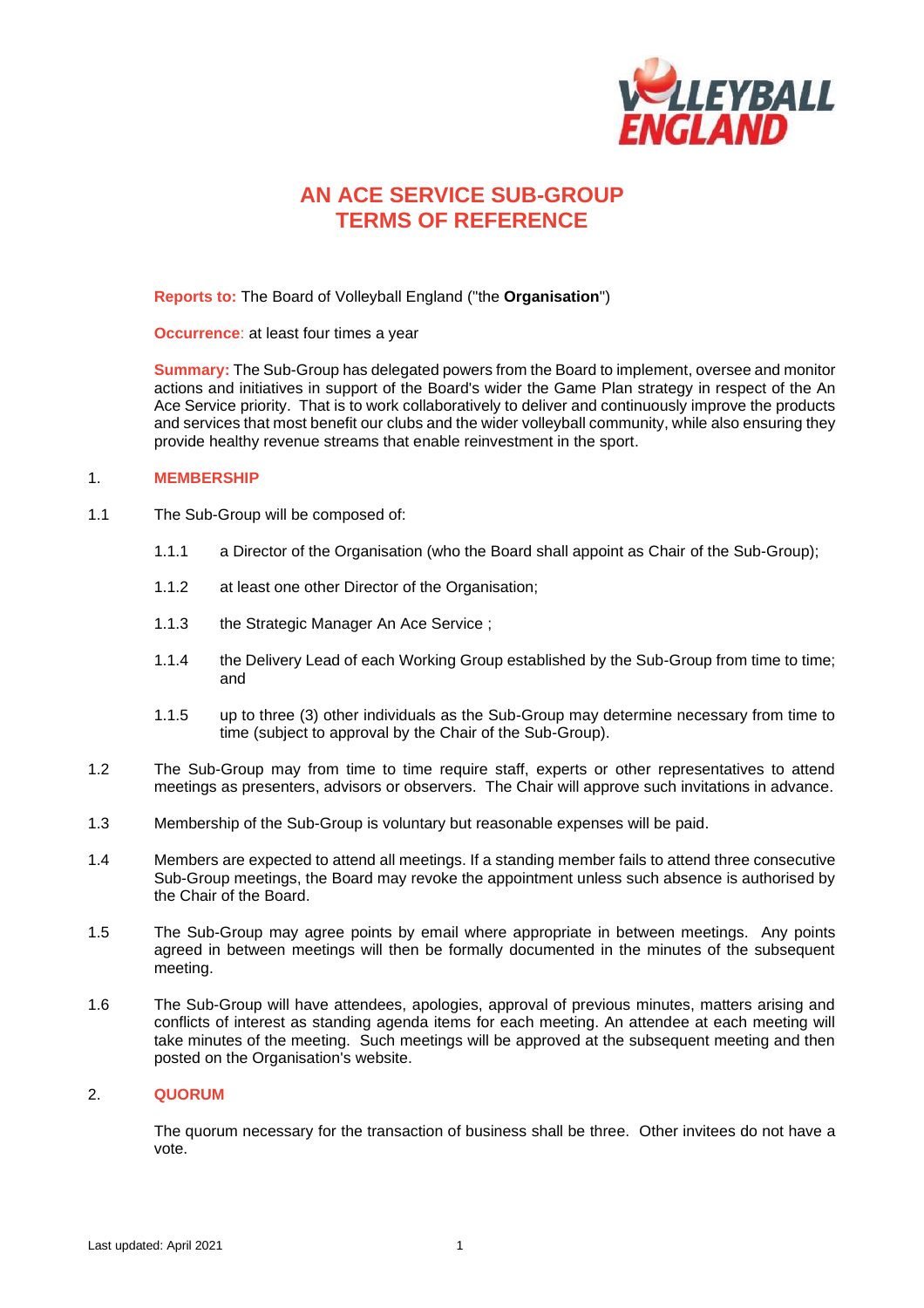

# 3. **WORKING GROUPS**

- 3.1 The Sub-Group may (subject to prior approval by the Board) decide to form Working Groups with responsibility for the implementation and/or development of any specific projects within its responsibility. Where it does so the Sub-Group remains responsible for the management, oversight and reporting in respect of any such project at all times.
- 3.2 The Working Groups established by the An Ace Service Sub-Group at any time shall be as set out in the [Framework Document.](https://www.volleyballengland.org/about_us/about_us_/governance) Such Framework Document shall be updated by the Board on the establishment of any new Working Group.

### 4. **TERMS OF REFERENCE**

4.1 The Sub-Group shall:

| <b>No</b> | <b>Activity</b>                                                                                                                                                                                                                                                                                                      | <b>Report to</b><br><b>Board</b>               | <b>Board</b><br><b>Approval</b> |
|-----------|----------------------------------------------------------------------------------------------------------------------------------------------------------------------------------------------------------------------------------------------------------------------------------------------------------------------|------------------------------------------------|---------------------------------|
| 1.        | Be responsible for the An Ace Service priority $-$ to work<br>collaboratively to deliver and continuously improve the products<br>and services that most benefit our clubs and the wider volleyball<br>community, while also ensuring they provide healthy revenue<br>streams that enable reinvestment in the sport. | $Y -$<br>at<br>each<br><b>Board</b><br>meeting |                                 |
| 2.        | Develop an annual set of projects which will contribute to the An<br>Ace Service priority and submit to the Board for approval.                                                                                                                                                                                      |                                                | Y                               |
| 3.        | Maintain oversight of the approved projects and report to the<br>Board on progress (using a RAG status) and any concerns<br>arising.                                                                                                                                                                                 | Y<br>at<br>each<br><b>Board</b><br>meeting     |                                 |
| 4.        | Consider any additional projects required to contribute to the An<br>Ace Service priority outside of the annual agreed set and submit<br>to the Board for approval.                                                                                                                                                  |                                                | Y                               |
| 5.        | Consider the establishment of Working Groups as required in<br>order to deliver the relevant projects and to develop the An Ace<br>Service priority and submit any new Working Groups required to<br>the Board for approval.                                                                                         |                                                | Y                               |
| 6.        | Providing the Board with expert advice and input on key<br>initiatives/issues, related to the An Ace Service priority, in line<br>with the Organisation's strategy (the Game Plan)                                                                                                                                   | Y.<br>as<br>required                           |                                 |
| 7.        | Provide the Board with information about the outcomes and<br>impact of key initiatives, related to the An Ace Service priority                                                                                                                                                                                       | Y.<br>as<br>required                           |                                 |
| 8.        | Provide the Board with advice and recommendations related to<br>the An Ace Service priority                                                                                                                                                                                                                          | Υ<br>as<br>required                            |                                 |

# 5. **REPORTING AND APPROVALS**

5.1 The Sub-Group shall report to the Board in respect of: